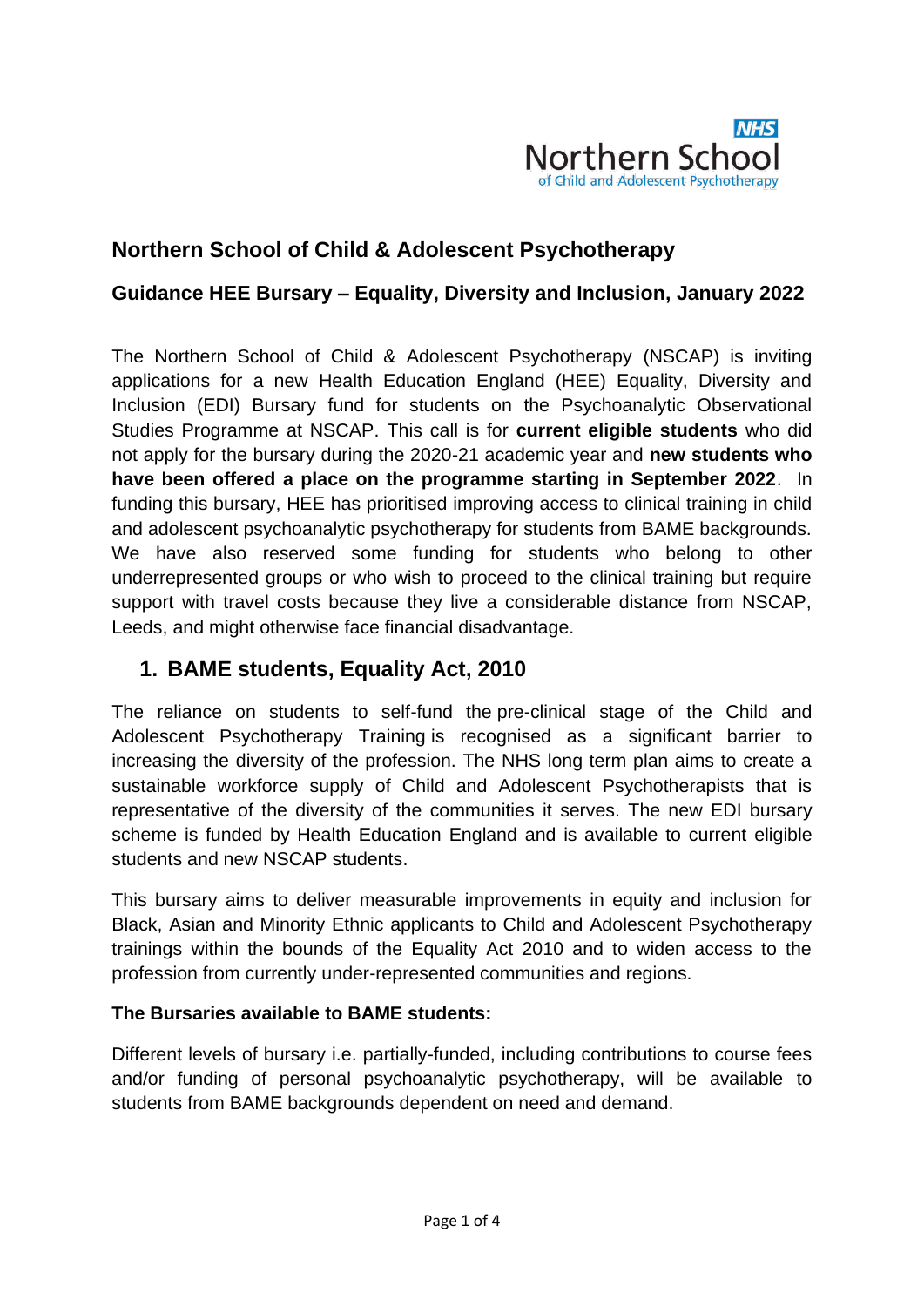### **Eligibility criteria**

Students must:

- Have an interest in, and intention to apply for the Clinical Training in Child and Adolescent Psychotherapy (at an institution of their choice) on completion of the PGDip/Masters in Psychoanalytic Observational Studies
- Be from Black, Asian and Minority or Ethnic backgrounds, and who are at a financial disadvantage in relation to funding their studies and/or gaining experience of personal psychoanalysis or psychoanalytic psychotherapy in preparation for applying for the Clinical Training in Child and Adolescent Psychoanalytic Psychotherapy
- Otherwise, be self-funding and do not have access to (full) employer funding support
- Be at a severe financial disadvantage without the bursary
- Have the necessary residency status for future employment by NHS Trusts

## **2. Increasing Access for students in under-served localities**

NSCAP is committed to increasing access into pre-clinical training for students whose intention is to progress into the clinical training in Child and Adolescent Psychoanalytic Psychotherapy but who live in locations where currently there is no pre-clinical course. Where these students also need to travel long distances, with associated high travel costs to access the pre-clinical training in Leeds, we will consider applications from those who require support to enable them to complete the training.

#### **Eligibility criteria**

Students must:

- Have an interest in, and intention to apply for the Clinical Training in Child and Adolescent Psychotherapy (at an institution of their choice) on completion of the PGDip/Masters in Psychoanalytic Observational Studies.
- Live in a location where currently no child and adolescent psychotherapy training places are available
- Need to travel a significant distance and/or the need to incur significant travel costs to access the training at NSCAP in Leeds
- Otherwise, be self-funding and do not have access to (full) employer funding support
- Be at a severe financial disadvantage without the bursary.
- Have the necessary residency status for future employment by NHS Trusts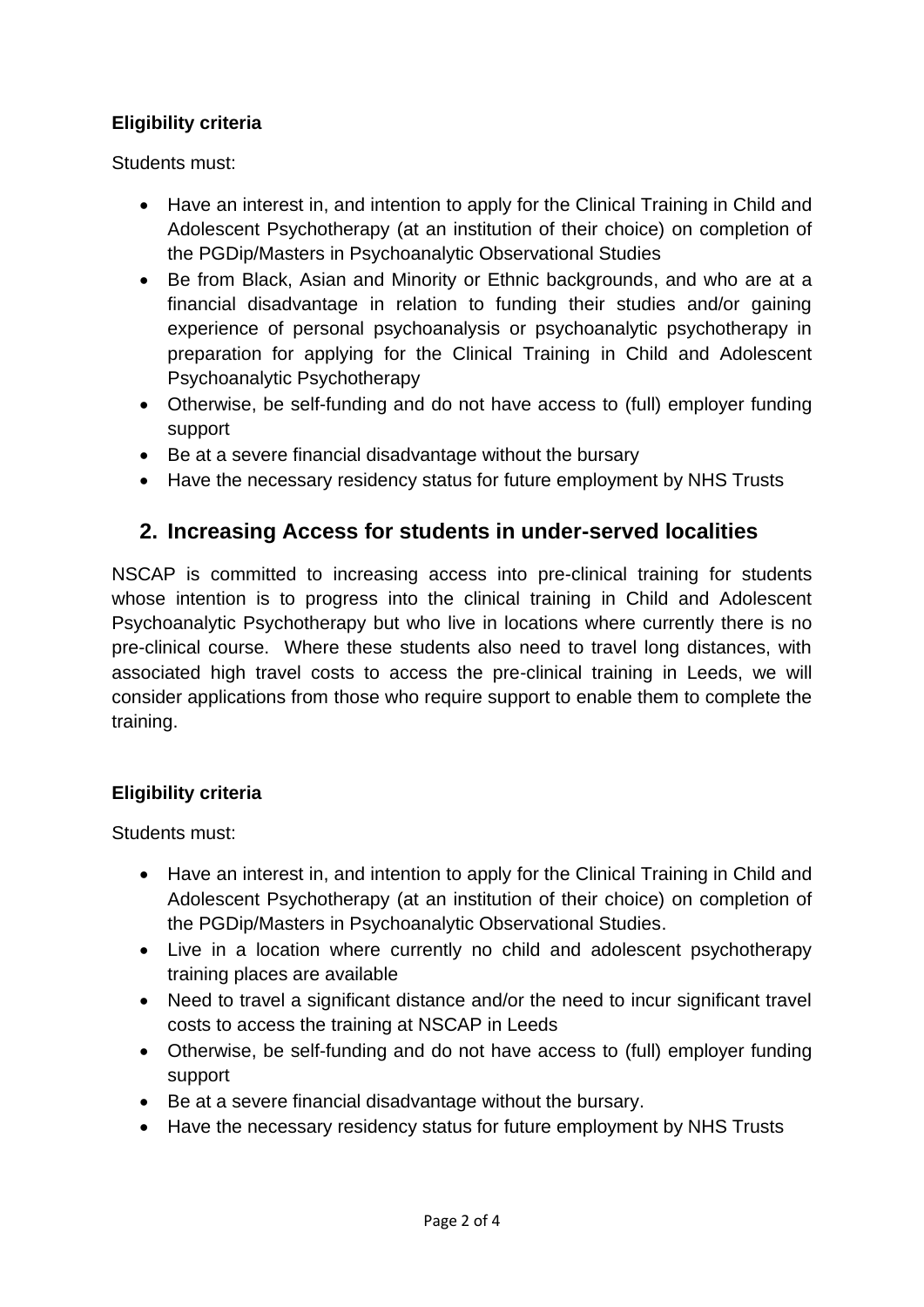# **3. Increasing Access for students from other underrepresented groups (e.g. students with disabilities).**

In line with the Equality Act, 2000, NSCAP will also consider applications from other underrepresented groups whose intention is to progress to the Clinical Training in Child and Adolescent Psychoanalytic Psychotherapy but require additional financial support to enable them to complete the pre-clinical training. The bursary would offer a contribution to attending analysis once a week or to paying travel expenses.

### **Eligibility criteria**

Students must:

- Have an interest in, and intention to apply for the Clinical Training in Child and Adolescent Psychotherapy (at an institution of their choice) on completion of the PGDip/Masters in Psychoanalytic Observational Studies.
- Be from an underrepresented group, e.g. have a disability
- Otherwise, be self-funding and do not have access to (full) employer funding support
- Be at a severe financial disadvantage without the bursary.
- Have the necessary residency status for future employment by NHS Trusts

## **Application process**

- Complete the HEE Equality, Diversity and Inclusion Bursary application form and return to NSCAP by **Monday, 11th July.**
- Provide two supporting referees (employer or academic) to comment on:
	- o Your need, interest in, and suitability for working in a role to support children's and adolescents' wellbeing, and work towards a planned career path in child and adolescent mental health.
- Please ensure that you have been offered a place on the psychoanalytic observation programme before commencing the application process.
- Complete a statement of need to explain your need for additional financial support to help you complete the pre-clinical training.
- This should include a clear set of statements about why you have applied for a specific bursary and how you believe you are qualified for the bursary.
- Please provide a clear, personal statement about why you are interested in and committed to completing psychoanalytic clinical training and pursuing a career in Child and Adolescent psychotherapy.
- Provide an overview of your financial situation, so we can assess the nature of your need.
- Below is an overview of the costs of the course for people who are selffunding. Please use this to demonstrate how much you would need to spend on the pre-clinical training if you were a self-funding student.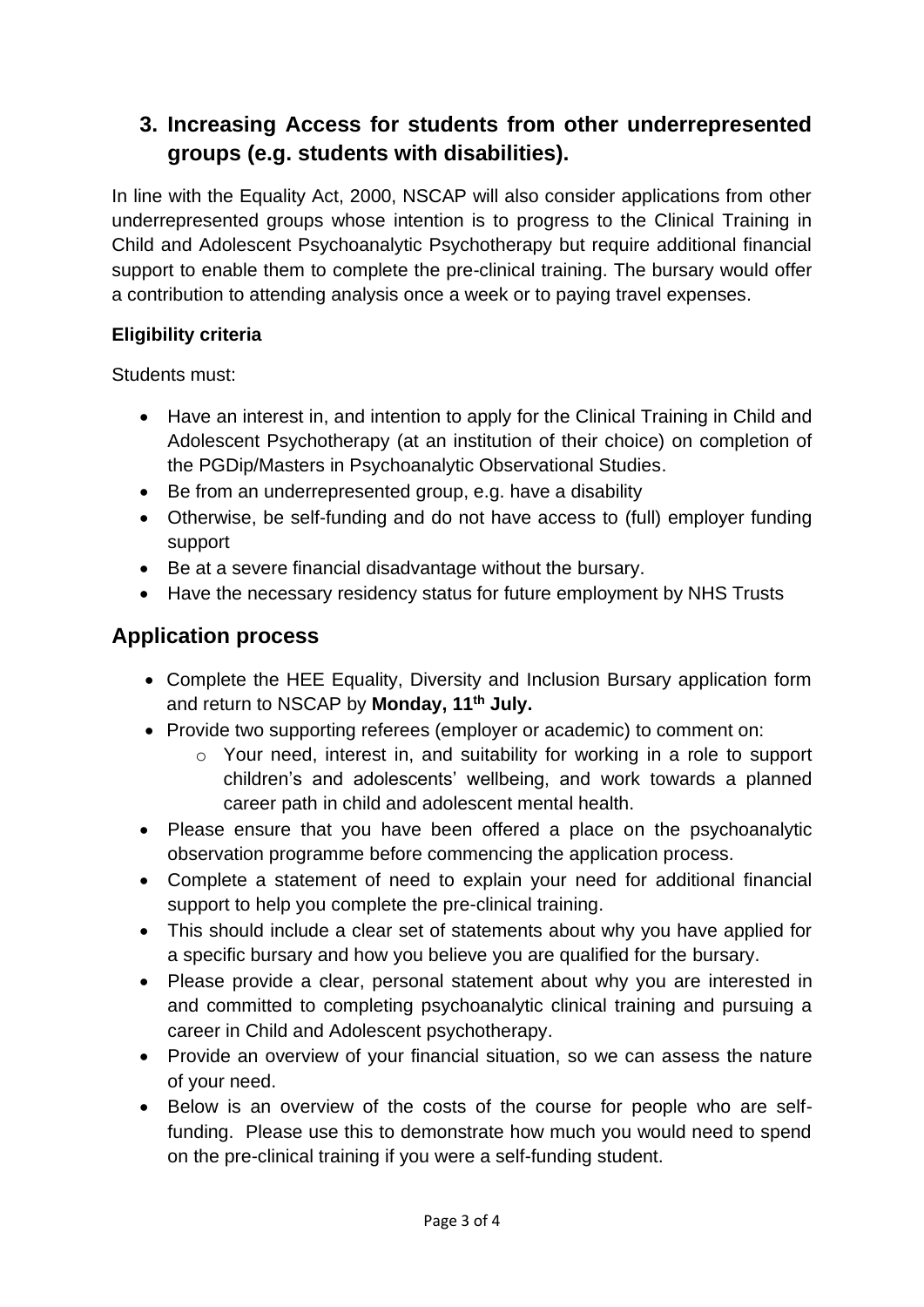- Please contact Sue McCreath or a member of the NSCAP admin team if you require further information or reassurance about the financial information which we are requesting.
- Also, if you want to discuss your application or eligibility with someone before submission, please send a message to: **[nscapadmin.lypft@nhs.net](mailto:nscapadmin.lypft@nhs.net)** well before the closing date and request advice from the EDI bursary team.

Each application will be considered by a panel consisting of representation from NSCAP and Leeds and York Partnership Foundation Trust which is separate from the Psychoanalytic Observational Studies programme. Interviews will be conducted should the number of applicants exceed the funds available.

Each application will be considered on its own merits.

Decisions will be communicated by: **the end of July, 2022.**

## **How much will your course cost?**

As you know, your annual course costs depend on the number of modules which you study and the year of study. We have included a summary of likely course costs which should be taken into account when requesting support from your employer and estimating your own financial outlay if you are self-funding:

| Academic fees for 2022-23                                         | Annual registration fee (all students):<br>• £851 (Year 1 & 2)<br>• £704 (Year 3 and subsequent years)<br>Cost of each module taken:<br>• E481 |
|-------------------------------------------------------------------|------------------------------------------------------------------------------------------------------------------------------------------------|
|                                                                   | <b>Personality</b><br>Development seminars (if<br>applicable):<br>£368                                                                         |
| for<br>hourly<br>fees<br>Approximate<br>Analysis                  | Weekly<br><b>Annually</b>                                                                                                                      |
| Travel costs to NSCAP and to your<br>infant observation           | Weekly<br><b>Annually</b>                                                                                                                      |
| for<br><b>Total</b><br>projected<br><b>costs</b><br>academic year |                                                                                                                                                |

**Please return the completed application, along with the demographic information form by 11th July 2022, by email to [nscapadmin.lypft@nhs.net](mailto:nscapadmin.lypft@nhs.net) with the subject "CONFIDENTIAL: HEE-EDI Bursary Application Leeds MPO**

For further information, please contact the NSCAP admin team on **[nscapadmin.lypft@nhs.net](mailto:nscapadmin.lypft@nhs.net)**